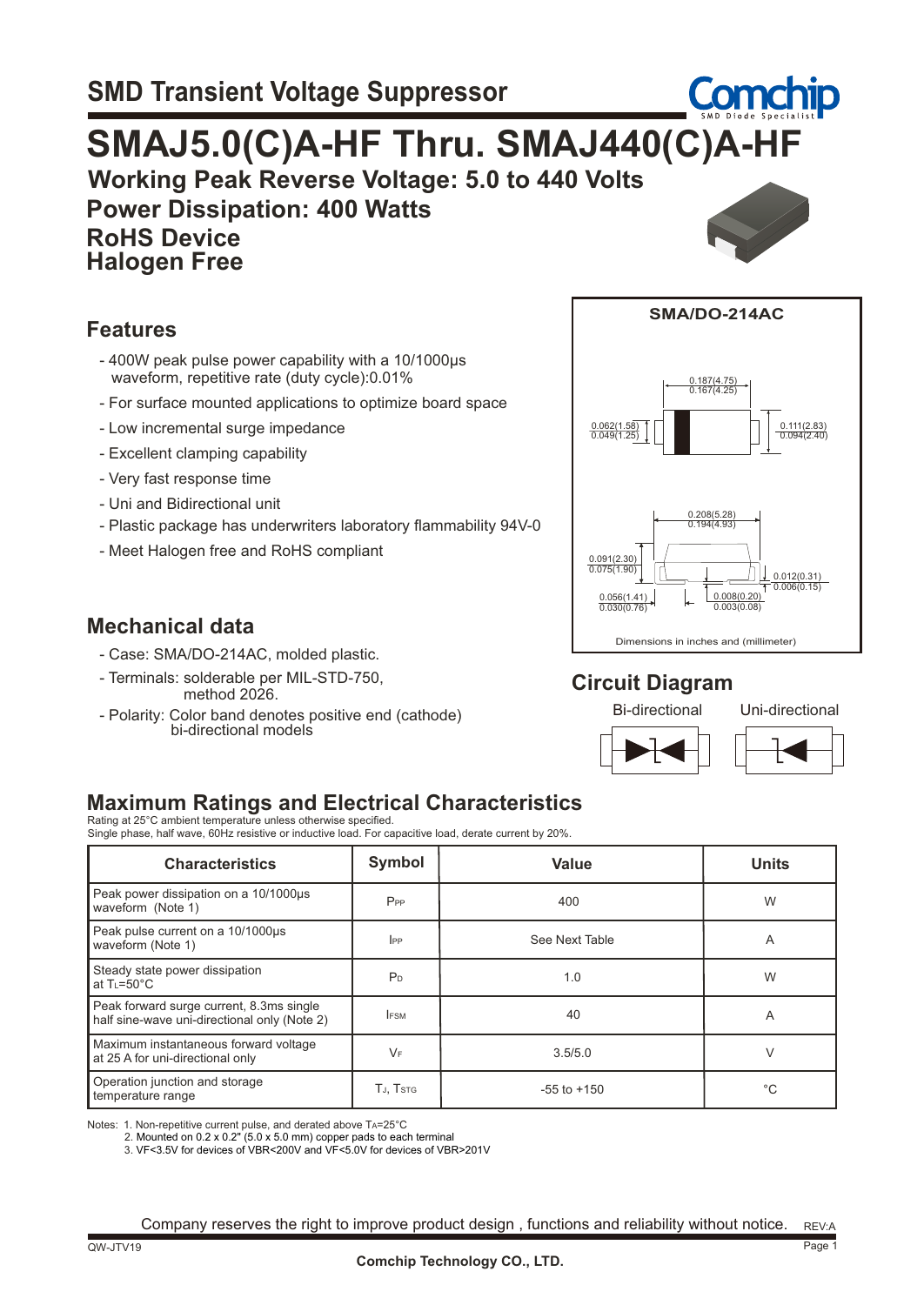

### Electrical Characteristics (at TA=25°C, unless otherwise specified)

| Part No.       | Breakdown voltage<br>VBR @ IT |             |              | Maximum<br>Reverse<br>Leakage | Working<br>Peak<br>Reverse | Maximum<br>Reverse<br>Surge | Maximum<br>Clamping<br>Voltage |                  | Marking<br>Code |  |
|----------------|-------------------------------|-------------|--------------|-------------------------------|----------------------------|-----------------------------|--------------------------------|------------------|-----------------|--|
|                | Min.<br>(V)                   | Max.<br>(V) | IT.<br>(mA)  | @VRWM<br>IR $(\mu A)$         | Voltage<br>VRWM (V)        | Current<br>IPP(A)           | @IPP<br>Vc(V)                  | <b>UNI</b>       | BI              |  |
| SMAJ5.0(C)A-HF | 6.40                          | 7.25        | 10           | 800                           | 5.0                        | 43.5                        | 9.2                            | AE               | <b>WE</b>       |  |
| SMAJ6.0(C)A-HF | 6.67                          | 7.37        | 10           | 800                           | 6.0                        | 38.8                        | 10.3                           | AG               | WG              |  |
| SMAJ6.5(C)A-HF | 7.22                          | 7.98        | 10           | 500                           | 6.5                        | 35.7                        | 11.2                           | AK               | <b>WK</b>       |  |
| SMAJ7.0(C)A-HF | 7.78                          | 8.60        | 10           | 200                           | 7.0                        | 33.3                        | 12.0                           | AM               | <b>WM</b>       |  |
| SMAJ7.5(C)A-HF | 8.33                          | 9.21        | $\mathbf{1}$ | 100                           | 7.5                        | 31.0                        | 12.9                           | AP               | <b>WP</b>       |  |
| SMAJ8.0(C)A-HF | 8.89                          | 9.83        | 1            | 50                            | 8.0                        | 29.4                        | 13.6                           | <b>AR</b>        | <b>WR</b>       |  |
| SMAJ8.5(C)A-HF | 9.44                          | 10.40       | 1            | 10                            | 8.5                        | 27.8                        | 14.4                           | AT               | <b>WT</b>       |  |
| SMAJ9.0(C)A-HF | 10.00                         | 11.10       | $\mathbf{1}$ | 5                             | 9.0                        | 26.0                        | 15.4                           | AV               | WV              |  |
| SMAJ10(C)A-HF  | 11.10                         | 12.30       | $\mathbf{1}$ | 5                             | 10.0                       | 23.5                        | 17.0                           | AX               | <b>WX</b>       |  |
| SMAJ11(C)A-HF  | 12.20                         | 13.50       | $\mathbf{1}$ | 5                             | 11.0                       | 22.0                        | 18.2                           | AZ               | WZ              |  |
| SMAJ12(C)A-HF  | 13.30                         | 14.70       | 1            | 5                             | 12.0                       | 20.1                        | 19.9                           | BE               | XE              |  |
| SMAJ13(C)A-HF  | 14.40                         | 15.90       | $\mathbf{1}$ | 5                             | 13.0                       | 18.6                        | 21.5                           | <b>BG</b>        | XG              |  |
| SMAJ14(C)A-HF  | 15.60                         | 17.20       | $\mathbf{1}$ | 5                             | 14.0                       | 17.2                        | 23.2                           | <b>BK</b>        | ХK              |  |
| SMAJ15(C)A-HF  | 16.70                         | 18.50       | 1            | 5                             | 15.0                       | 16.4                        | 24.4                           | <b>BM</b>        | XM              |  |
| SMAJ16(C)A-HF  | 17.80                         | 19.70       | 1            | 5                             | 16.0                       | 15.4                        | 26.0                           | <b>BP</b>        | <b>XP</b>       |  |
| SMAJ17(C)A-HF  | 18.90                         | 20.90       | $\mathbf{1}$ | 5                             | 17.0                       | 14.5                        | 27.6                           | <b>BR</b>        | <b>XR</b>       |  |
| SMAJ18(C)A-HF  | 20.00                         | 22.10       | 1            | 5                             | 18.0                       | 13.7                        | 29.2                           | <b>BT</b>        | <b>XT</b>       |  |
| SMAJ20(C)A-HF  | 22.20                         | 24.50       | 1            | 5                             | 20.0                       | 12.3                        | 32.4                           | <b>BV</b>        | XV              |  |
| SMAJ22(C)A-HF  | 24.40                         | 26.90       | 1            | 5                             | 22.0                       | 11.3                        | 35.5                           | <b>BX</b>        | XX              |  |
| SMAJ24(C)A-HF  | 26.70                         | 29.50       | $\mathbf{1}$ | 5                             | 24.0                       | 10.3                        | 38.9                           | BZ               | XZ              |  |
| SMAJ26(C)A-HF  | 28.90                         | 31.90       | $\mathbf{1}$ | 5                             | 26.0                       | 9.5                         | 42.1                           | <b>CE</b>        | YE              |  |
| SMAJ28(C)A-HF  | 31.10                         | 34.40       | 1            | 5                             | 28.0                       | 8.8                         | 45.4                           | CG               | YG              |  |
| SMAJ30(C)A-HF  | 33.30                         | 36.80       | 1            | 5                             | 30.0                       | 8.3                         | 48.4                           | <b>CK</b>        | YK              |  |
| SMAJ33(C)A-HF  | 36.70                         | 40.60       | $\mathbf{1}$ | 5                             | 33.0                       | 7.5                         | 53.3                           | <b>CM</b>        | YM              |  |
| SMAJ36(C)A-HF  | 40.00                         | 44.20       | 1            | 5                             | 36.0                       | 6.9                         | 58.1                           | <b>CP</b>        | YP              |  |
| SMAJ40(C)A-HF  | 44.40                         | 49.10       | 1            | 5                             | 40.0                       | 6.2                         | 64.5                           | <b>CR</b>        | YR              |  |
| SMAJ43(C)A-HF  | 47.80                         | 52.80       | 1            | 5                             | 43.0                       | 5.8                         | 69.4                           | CT               | YT              |  |
| SMAJ45(C)A-HF  | 50.00                         | 55.30       | $\mathbf{1}$ | 5                             | 45.0                       | 5.5                         | 72.7                           | ${\sf CV}$       | YV              |  |
| SMAJ48(C)A-HF  | 53.30                         | 58.90       | 1            | 5                             | 48.0                       | 5.2                         | 77.4                           | ${\sf C}{\sf X}$ | YX              |  |
| SMAJ51(C)A-HF  | 56.70                         | 62.70       | $\mathbf{1}$ | 5                             | 51.0                       | 4.9                         | 82.4                           | ${\tt CZ}$       | YZ              |  |
| SMAJ54(C)A-HF  | 60.00                         | 66.30       | 1            | 5                             | 54.0                       | 4.6                         | 87.1                           | $\sf RE$         | ΖE              |  |
| SMAJ58(C)A-HF  | 64.40                         | 71.20       | $\mathbf{1}$ | 5                             | 58.0                       | 4.3                         | 93.6                           | RG               | ZG              |  |
| SMAJ60(C)A-HF  | 66.70                         | 73.70       | 1            | 5                             | 60.0                       | 4.1                         | 96.8                           | RK               | ZK              |  |
| SMAJ64(C)A-HF  | 71.10                         | 78.60       | 1            | 5                             | 64.0                       | $3.9\,$                     | 103.0                          | <b>RM</b>        | ZM              |  |
| SMAJ70(C)A-HF  | 77.80                         | 86.00       | 1            | 5                             | 70.0                       | 3.5                         | 113.0                          | <b>RP</b>        | ZΡ              |  |
| SMAJ75(C)A-HF  | 83.30                         | 92.10       | $\mathbf{1}$ | 5                             | 75.0                       | 3.3                         | 121.0                          | <b>RR</b>        | ZR              |  |
| SMAJ78(C)A-HF  | 86.70                         | 95.80       | 1            | 5                             | 78.0                       | 3.2                         | 126.0                          | <b>RT</b>        | ZT              |  |
| SMAJ85(C)A-HF  | 94.40                         | 104.00      | 1            | 5                             | 85.0                       | 2.9                         | 137.0                          | <b>RV</b>        | ZV              |  |
| SMAJ90(C)A-HF  | 100.00                        | 111.00      | 1            | 5                             | 90.0                       | 2.7                         | 146.0                          | <b>RX</b>        | ΖX              |  |
| SMAJ100(C)A-HF | 111.00                        | 123.00      | 1            | 5                             | 100.0                      | $2.4\,$                     | 162.0                          | RZ               | ΖZ              |  |

Company reserves the right to improve product design , functions and reliability without notice. REV:A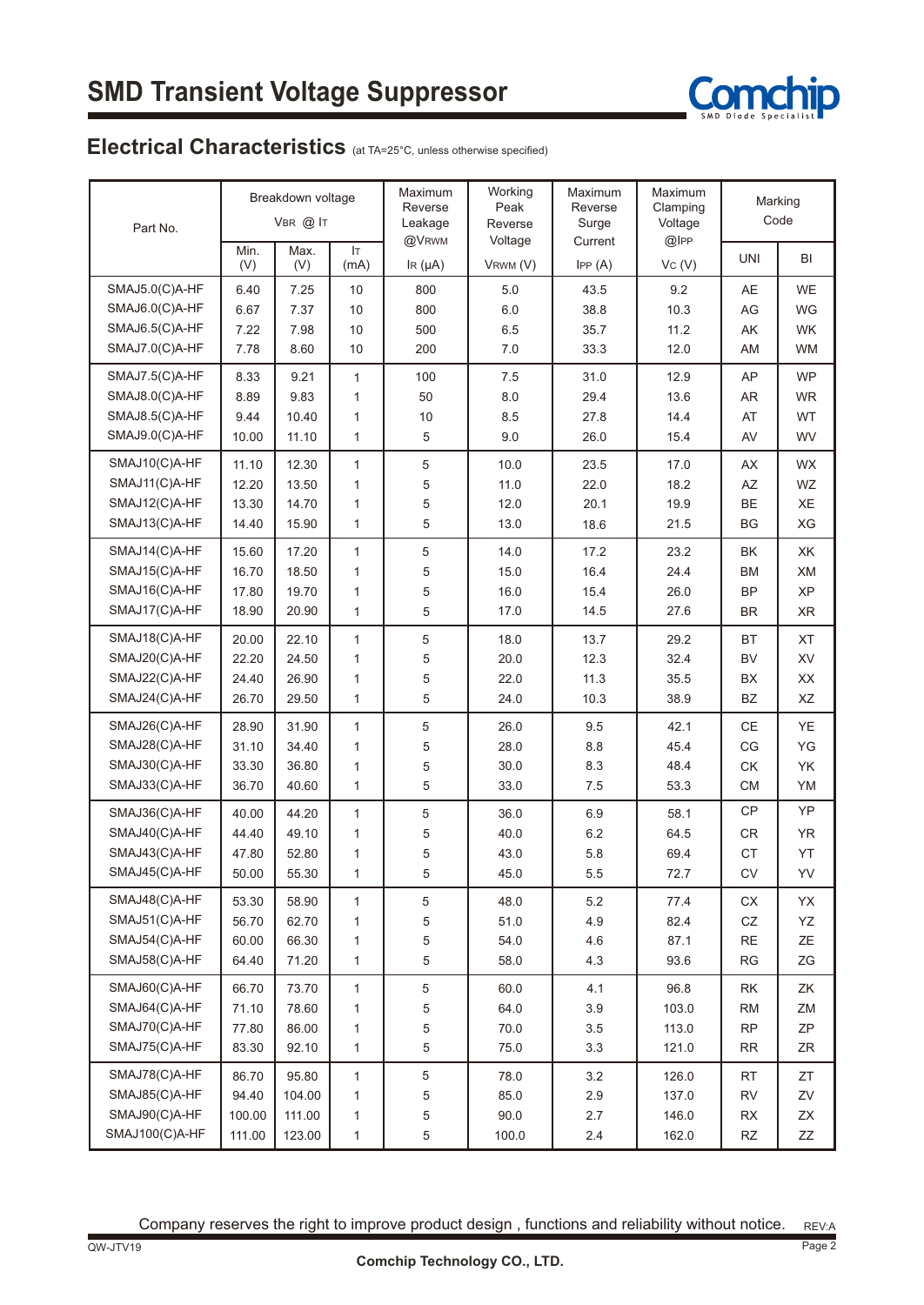

### Electrical Characteristics (at TA=25°C, unless otherwise specified)

| Part No.       | Breakdown voltage<br>$V$ BR $(2)$ IT |             |              | Maximum<br>Reverse<br>Leakage<br>@VRWM | Working<br>Peak<br>Reverse<br>Voltage | Maximum<br>Reverse<br>Surge | Maximum<br>Clamping<br>Voltage | Marking<br>Code |           |
|----------------|--------------------------------------|-------------|--------------|----------------------------------------|---------------------------------------|-----------------------------|--------------------------------|-----------------|-----------|
|                | Min.<br>(V)                          | Max.<br>(V) | Iт<br>(mA)   | $\ln(\mu A)$                           | VRWM (V)                              | Current<br>IPP(A)           | @IPP<br>VC (V)                 | <b>UNI</b>      | BI        |
| SMAJ110(C)A-HF | 122.0                                | 135.0       | 1            | 5                                      | 110.0                                 | 2.2                         | 177.0                          | <b>SE</b>       | <b>VE</b> |
| SMAJ120(C)A-HF | 133.0                                | 147.0       | 1            | 5                                      | 120.0                                 | 2.1                         | 193.0                          | SG              | VG        |
| SMAJ130(C)A-HF | 144.0                                | 159.0       | 1            | 5                                      | 130.0                                 | 1.9                         | 209.0                          | <b>SK</b>       | <b>VK</b> |
| SMAJ150(C)A-HF | 167.0                                | 185.0       | 1            | 5                                      | 150.0                                 | 1.6                         | 243.0                          | <b>SM</b>       | VM        |
| SMAJ160(C)A-HF | 178.0                                | 197.0       | 1            | 5                                      | 160.0                                 | 1.5                         | 259.0                          | <b>SP</b>       | <b>VP</b> |
| SMAJ170(C)A-HF | 189.0                                | 209.0       | $\mathbf{1}$ | 5                                      | 170.0                                 | 1.4                         | 275.0                          | <b>SR</b>       | <b>VR</b> |
| SMAJ180(C)A-HF | 200.0                                | 220.0       | 1            | 5                                      | 180.0                                 | 1.3                         | 291.6                          | <b>ST</b>       | <b>VT</b> |
| SMAJ200(C)A-HF | 224.0                                | 247.0       | 1            | $\mathbf{1}$                           | 200.0                                 | 1.2                         | 324.0                          | <b>SV</b>       | <b>VV</b> |
| SMAJ220(C)A-HF | 246.0                                | 272.0       | 1            | 1                                      | 220.0                                 | 1.1                         | 356.0                          | <b>SX</b>       | <b>VX</b> |
| SMAJ250(C)A-HF | 279.0                                | 309.0       | $\mathbf{1}$ |                                        | 250.0                                 | 1.0                         | 405.0                          | SZ.             | VZ        |
| SMAJ300(C)A-HF | 335.0                                | 371.0       | 1            |                                        | 300.0                                 | 0.8                         | 486.0                          | TE.             | <b>UE</b> |
| SMAJ350(C)A-HF | 391.0                                | 432.0       | 1            |                                        | 350.0                                 | 0.7                         | 567.0                          | TG              | UG        |
| SMAJ400(C)A-HF | 447.0                                | 494.0       | 1            | 1                                      | 400.0                                 | 0.6                         | 648.0                          | <b>TK</b>       | <b>UK</b> |
| SMAJ440(C)A-HF | 492.0                                | 543.0       | 1            |                                        | 440.0                                 | 0.6                         | 713.0                          | TM              | <b>UM</b> |

Company reserves the right to improve product design , functions and reliability without notice. REV:A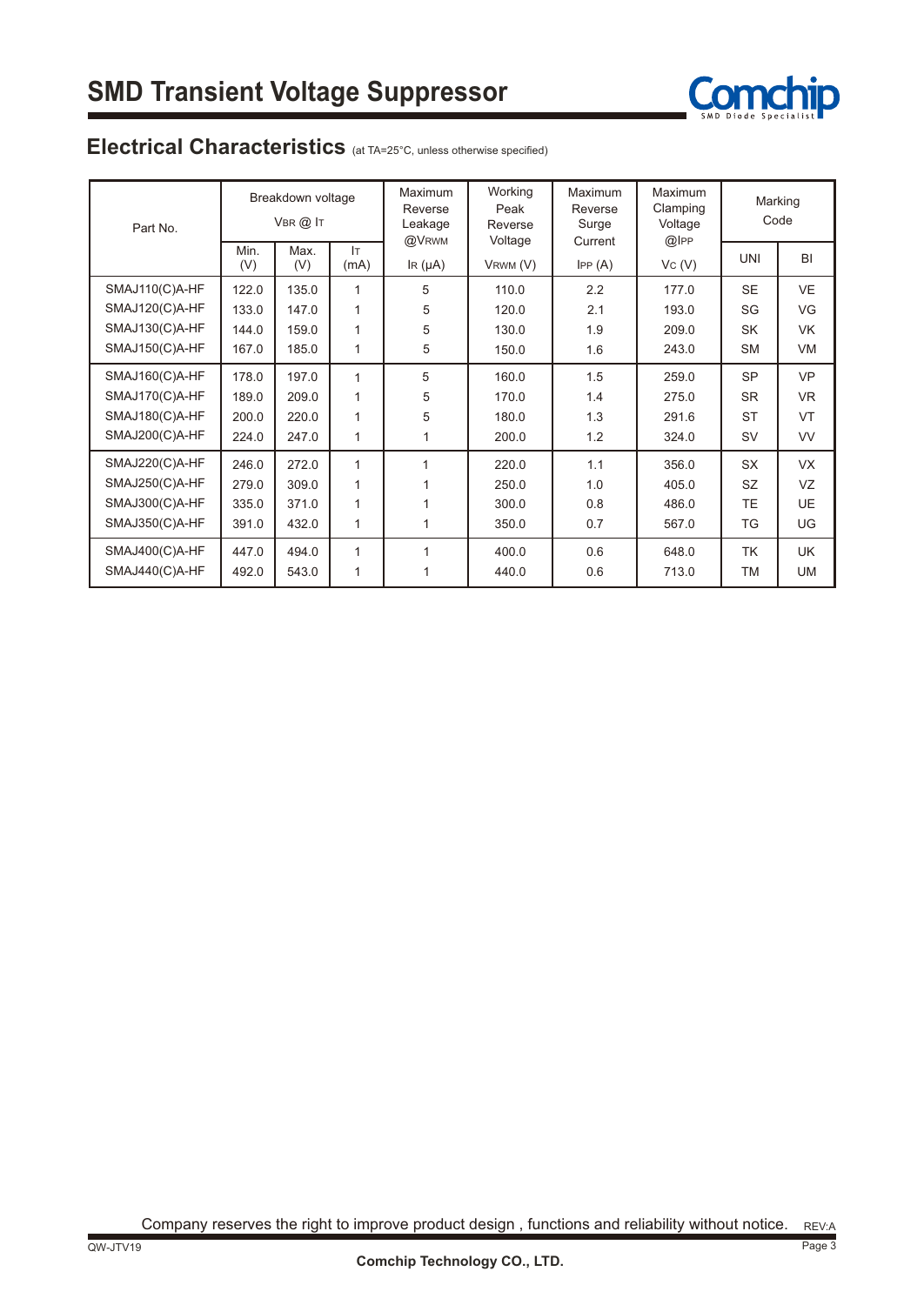

#### Rating and Characteristic Curves (SMAJ5.0(C)A-HF Thru. SMAJ440(C)A-HF)



#### Fig.3 - Steady State Power Derating Curve













Company reserves the right to improve product design, functions and reliability without notice. REV:A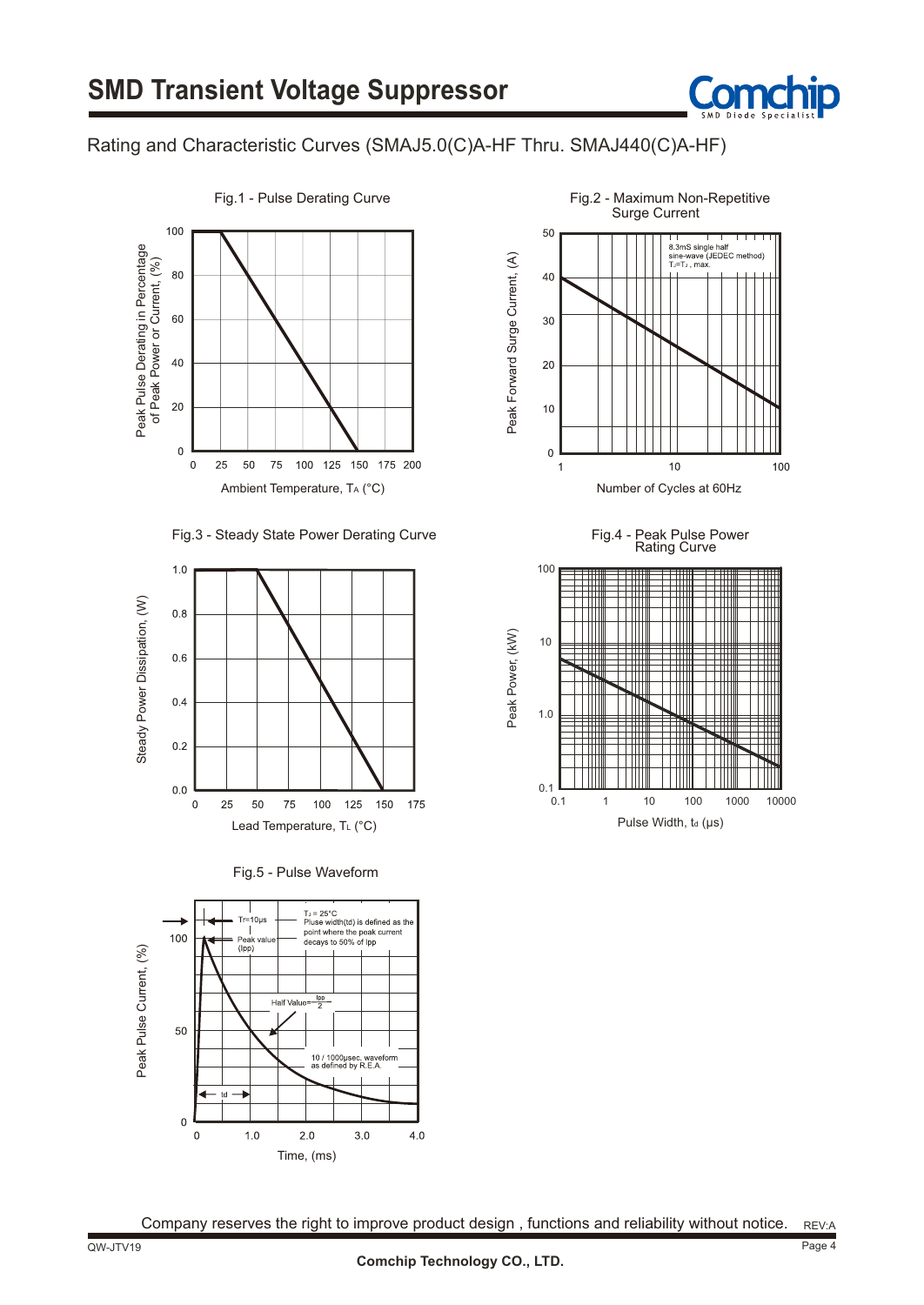

### **Reel Taping Specification**



Direction of Feed

|              | <b>SYMBOL</b> | A                 |                   |               |                   |          | D <sub>1</sub> | D <sub>2</sub>    |
|--------------|---------------|-------------------|-------------------|---------------|-------------------|----------|----------------|-------------------|
| SMA/DO-214AC | (mm)          | $2.79 \pm 0.10$   | $5.33 \pm 0.10$   | $4.50$ (max)  | $1.75 \pm 0.10$   | 330MAX   | 50.0 MIN.      | $13.0 \pm 0.2$    |
|              | (inch)        | $0.110 \pm 0.004$ | $0.210 \pm 0.004$ | $0.177$ (max) | $0.069 \pm 0.004$ | 13.00MAX | 1.969 MIN.     | $0.512 \pm 0.008$ |

|                     | <b>SYMBOL</b> |                   |                   |                 | P <sub>0</sub>     | P <sub>1</sub>  | W                 | W         |
|---------------------|---------------|-------------------|-------------------|-----------------|--------------------|-----------------|-------------------|-----------|
| <b>SMA/DO-214AC</b> | (mm)          | $1.75 \pm 0.10$   | $5.50 \pm 0.05$   | $4.00 \pm 0.10$ | $4.00 \pm 0.10$    | $2.00 \pm 0.05$ | $12.0 \pm 0.30$   | 18.4 MAX. |
|                     | (inch)        | $0.069 \pm 0.004$ | $0.216 \pm 0.002$ | $0.157\pm0.004$ | $10.157 \pm 0.004$ | $0.079\pm0.002$ | $0.472 \pm 0.012$ | 0.724 MAX |

Company reserves the right to improve product design, functions and reliability without notice. REV:A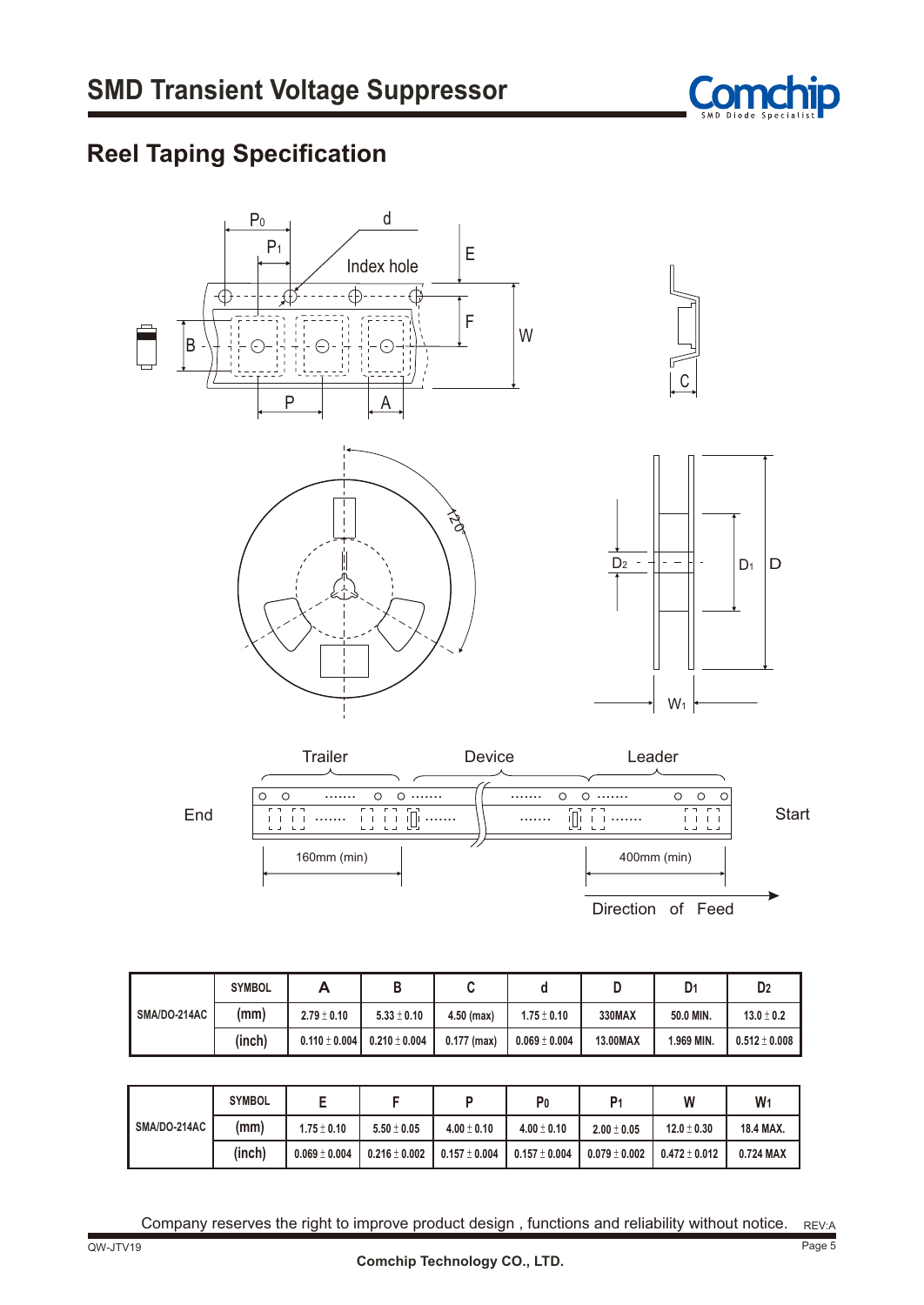

## **Suggested PAD Layout**

| <b>SIZE</b> | DO-214AC(SMA) |        |  |  |  |
|-------------|---------------|--------|--|--|--|
|             | (mm)          | (inch) |  |  |  |
| A           | 5.58          | 0.220  |  |  |  |
| В           | 1.66          | 0.065  |  |  |  |
| C           | 1.96          | 0.077  |  |  |  |
| D           | 2.04          | 0.080  |  |  |  |



### **Standard Packaging**

|                  | <b>REEL PACK</b> |                            |  |  |
|------------------|------------------|----------------------------|--|--|
| <b>Case Type</b> | REEL<br>(pcs)    | <b>Reel Size</b><br>(inch) |  |  |
| SMA/DO-214AC     | 5,000            | 13                         |  |  |

Company reserves the right to improve product design, functions and reliability without notice.